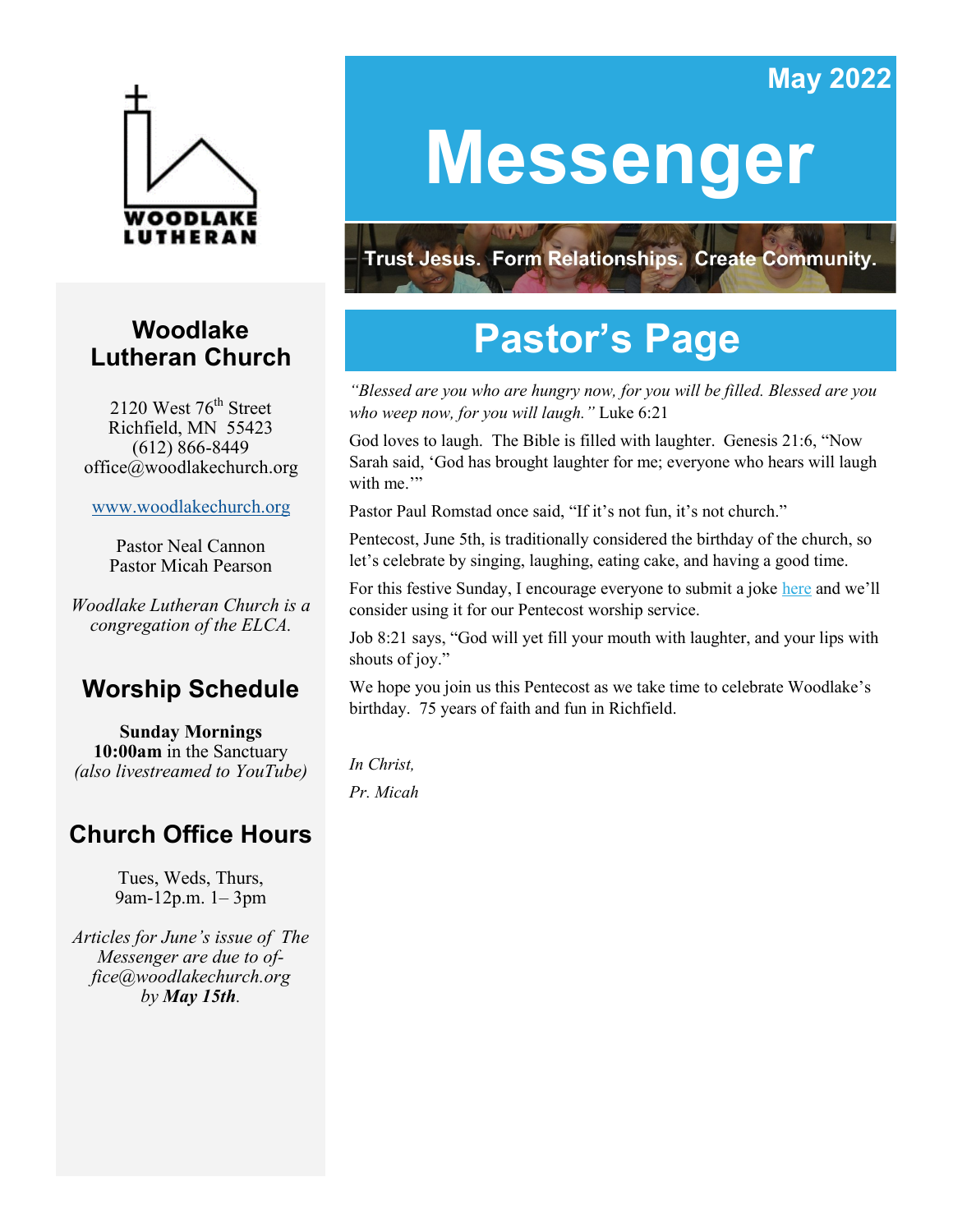# **Worship**

#### *All services are in-person in the sanctuary at 10am and livestreamed to youtube.com/WoodlakeLutheranChurch.*

May's worship will lead us from the third through the seventh week of Easter. That's right, the celebration of Easter doesn't just last one Sunday! The truth of Jesus' resurrection will carry our joyful hearts all 50 days until June 5th, where we celebrate the pouring out of the Holy Spirit at Pentecost.

The stories often remembered in this part of the church year include Jesus' appearances to the disciples and the beginnings of the church. Some of the stories are quite funny in their situational humor, like in John 21 when Jesus, having risen from the dead, appears to the disciples in a very similar way he called them the first time: with an absolutely massive catch of fish. This jolted their memory and helped them realize it was Jesus who was talking to them from the shore! The disciples exploded with joy and, with incredulous faces and lots of laughter I'm sure, eventually counted all 153 fish and enjoyed breakfast together with Jesus.

Other stories from this period of time between Easter and Pentecost are more serious but just as consequential, like Jesus' reinstatement of Peter in response to Peter denying Him in the garden, the ascension of Jesus, the conversion and missionary beginnings of Saul/Paul, and the church's first opportunities to share the gospel through bold proclamations of truth and following Jesus' commandment to love each other as He loved them.

With gleeful hearts we will worship the risen Jesus in this time between Easter and Pentecost, anticipating the sending of the Holy Spirit, who is our Advocate, Helper, and deposit of our future inheritance.

*Logan Pankratz Communications Director*

# **Around the Table**

Whew what a year 2022 has already been! We are moving forward and, with the easing of the pandemic, starting to change things as we worship and engage with each other. I just want to acknowledge this feels strange (it sure does to me) and good at the same time. It has been tricky to find the right balance while we also remaining protective of the most vulnerable in our midst. Our new vision as a church is *Becoming a Gathering Place for All God's Children*. Congregational Life Commission is certainly

looking forward to being more active as we move closer to being able to gather in larger groups, tell jokes and laugh over coffee and treats, offer activities and events, and hold our 75th Anniversary celebrations. Proverbs 17:17 says "A friend loves at all times, and a brother (insert - sister, family member, friend, neighbor) is born for a time of adversity." As a church body we have stepped into that for congregants in the past two years. Now our challenge is to grow outside of ourselves and Create Community with the community as a part of our mission. In the coming months there will be opportunities for supporting our efforts to Create Community in the form of expanding Life Groups, helping with coffee and treats, providing smiles at the Welcome Desk, and participating in events and activities including the  $75<sup>th</sup>$ Anniversary activities. If you have ideas to expand our ability to Create Community please contact me. I welcome and need your involvement as we progress on this journey together. Thank you as always for the support you offer the Leadership Board, Pastors, and Church Staff.

*Cheryl Lundsgaard Congregational Life Commissioner*

# **Children, Youth, and Family**

RALY (Richfield Area Lutheran Youth) has decided to forgo our traditional financial fundraiser this year. Through prudent spending and the cancellation of the National Youth Gathering, we still have much of the money raised last year.

But we do need your help! Throughout the month of May, RALY will be doing a Friend-raiser! We'll be recruiting volunteers for VBS, as well as collecting materials needed for our summer programs. To hear more about the Friendraiser and upcoming programs, [sub](https://mailchi.mp/9063851e9fef/raly-audience-subs-landing-page)[scribe](https://mailchi.mp/9063851e9fef/raly-audience-subs-landing-page) to RALY's email updates. You can also email me at [dditmanson@woodlakechurch.org](mailto:dditmanson@woodlakechurch.org?subject=Iquiry%20about%20RALY%20from%20April%20Messenger) with any questions!

#### **Upcoming programs \*\*including changed details\*\***

#### **Camp Sunday: VBS & Summer Stretch Kick-Off** Sunday, July 10th, House of Prayer Lutheran Church Everyone is welcome to join us at House of Prayer for a fun camp-style worship!

#### **Vacation Bible School (VBS)**

July 11th - 14th from 5pm—8pm at House of Prayer All Ages (Recommended for Grades K-6, must be potty trained)

*Continued on next page...*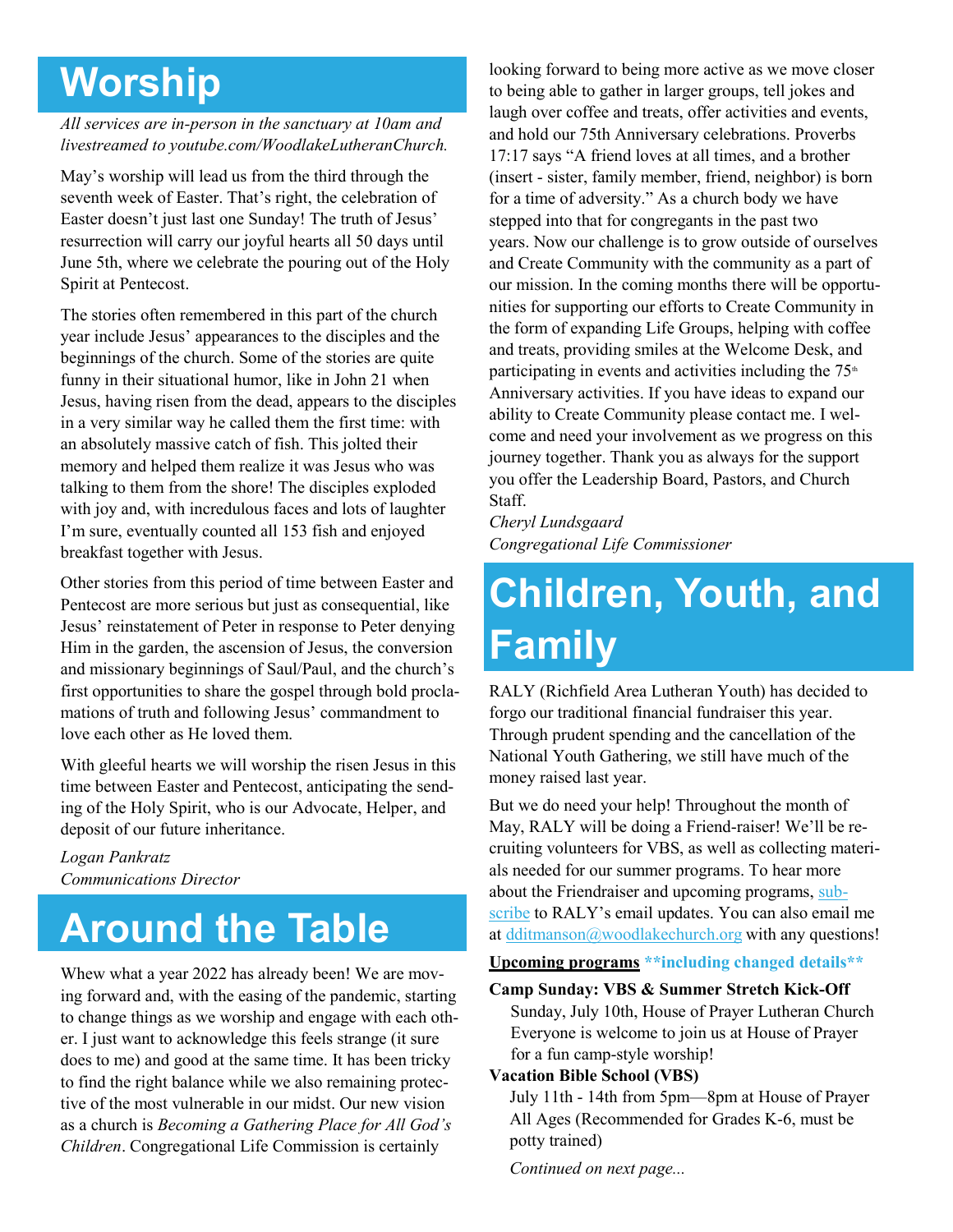#### **Summer Stretch**

July 11th - 14th from 1pm—6pm at House of Prayer Lutheran Church

Middle School (Grades 6-8), Cost \$50/participant

Middle schooler-only fun will happen in the afternoons before VBS! All youth who are able to attend are invited but not required to stick around to participate in or help with VBS.

#### **Luther Park - Danbury \*\*Date Change\*\***

July 24th - 27th (Recommended entering grades 1st - 4th)

July 24th - 29th (Recommended entering grades 3rd - 6th)

Parents of children going into 3rd or 4th grade: you can choose how long your children are at camp based on what you think will be best for your child.

This change in times will allow youth in Minneapolis Public Schools to attend now that their school year is ending in late June.

### *Daniel Ditmanson*

*Youth Outreach and RALY Program Director*



Vacation Bible School is so full of giggles and laughs that group pictures easily become silly moments! It's fun to think of the great VBS group from 2021 (above) and get excited about this Summer's VBS starting June 11th!

# **Upcoming Events**

#### **House of Prayer Fellowship Group Thursday, May 12th, 1pm at House of Prayer Lutheran Church**

The House of Prayer Fellowship Group will hold its first post-pandemic meeting on May 12th. There will be coffee, treats, fellowship, a brief devotion, and a presentation about scams and fraud prevention by Richfield Crime Prevention Specialist, Jill Mecklenburg. Members and friends of Woodlake, House of Prayer, and Oak Grove Churches are welcome to attend.

### **75th Anniversary + Missionary Visit Worship**

### **Sunday, May 15th, 10am Worship**

It's our 75th anniversary as a church, and every third Sunday of the month will have some special dedication or aspect to worship to celebrate! In May we will celebrate and thank those who have served in the church government (ex. Leadership Board)! On the same Sunday, we will receive the gift of hearing about the ministry of Dr. Neerah Ekka and Dr. Nijhar Minz-Ekka with the Navin Doman Theological College in northern India. They will also lead us in worship!

#### **Prayer Knitters 2nd and 4th Thursdays of the month 10am—11am in Fireside Room**

Do you know anyone who would like a prayer shawl? The Prayer Knitters have been busy, and our shelves are full of beautiful handmade shawls infused with prayer. They are free of charge, but donations are always welcome (so we can buy more yarn)! If you'd like to learn how to make prayer shawls (knit or crochet), we invite you to join us on the  $2<sup>nd</sup>$  and  $4<sup>th</sup>$  Thursdays of the month. The handiwork is a ministry in itself, with past creations going to those who would like one just to enjoy or to be covered in prayer in hardship like illness. Connect with Kristine Hawkinson at 612.861.3928 with questions or to request a prayer shawl.

# **Confirmation Sunday**

### **May 22nd at 10am worship in the sanctuary**

Confirmation is always a joyful Sunday of celebrating young people in the church who are affirming their baptism. Don't miss out on this special day!